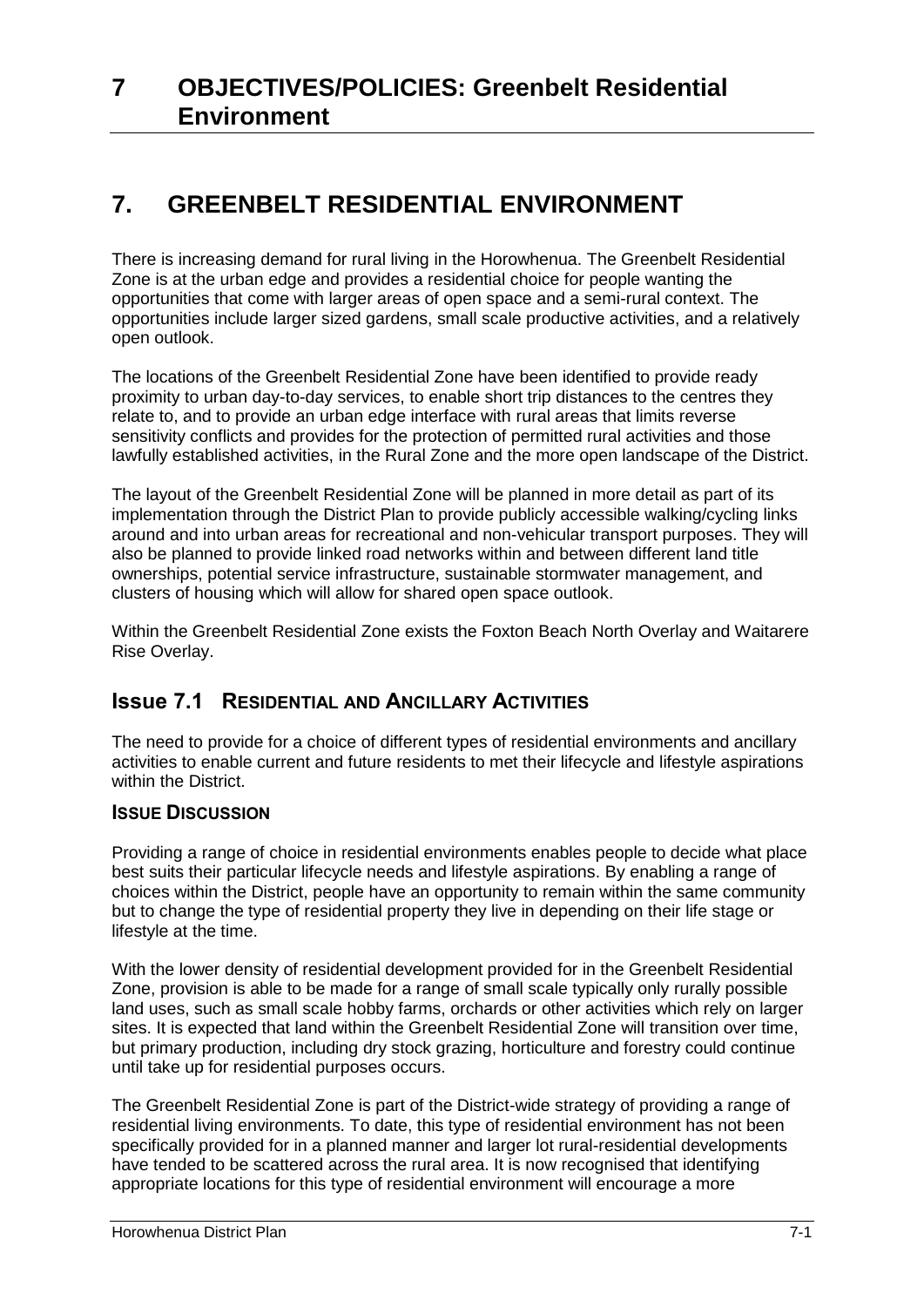sustainable form of development for the future. Particular care will need to be taken to ensure natural hazards such as sand inundation and dune movement will not compromise residential development in the Greenbelt Residential (Foxton Beach North Overlay) Zone, and avoidance or mitigation may need to be incorporated into any future subdivision design.

Locating the Greenbelt Residential Zone immediately adjacent to existing or future residential areas of the existing urban areas would enable the sustainable management of the natural and physical resources. In these locations, if reticulated infrastructure is available, it can be extended in an efficient manner to minimise the effects on the natural environment, such as groundwater. In addition, being adjacent to urban areas enables the effective connection to the existing transport infrastructure, and for different modes of transport to be used for people to move from where they live to access day to day amenities such as schools, shops and other services.

# **Objectives & Policies**

## **Objective 7.1.1 Residential and Ancillary Activities**

To provide for residential and ancillary activities that maintain and enhance the character and amenity values of the Greenbelt Residential Zone, while avoiding or mitigating natural hazards.

## **Policy 7.1.2**

Identify areas that are suitable for Greenbelt Residential purposes, that are in close proximity to an urban settlement, have capacity for reticulated infrastructure or managed servicing onsite, have the ability to connect to the existing urban area; with the expectation that significant natural hazards will be avoided and the potential effects of natural hazards managed to a degree that reflects the risk.

### **Policy 7.1.3**

Provide for a range of activities within the Greenbelt Residential Zone to enable sufficient flexibility for residential living and other compatible activities that are consistent with the character and amenity values for the area.

#### **Policy 7.1.4**

Maintain overall low density of development in the Greenbelt Residential Zone with large section sizes, sufficient to accommodate a standard contemporary house and a large area of open space for amenity and/or productive purposes except as provided for in Policy 7.1.13.

### **Policy 7.1.5**

Maintain a high quality and open streetscape.

### **Policy 7.1.6**

Maintain the residential character and high standards of building quality and appearance in the Greenbelt Residential areas.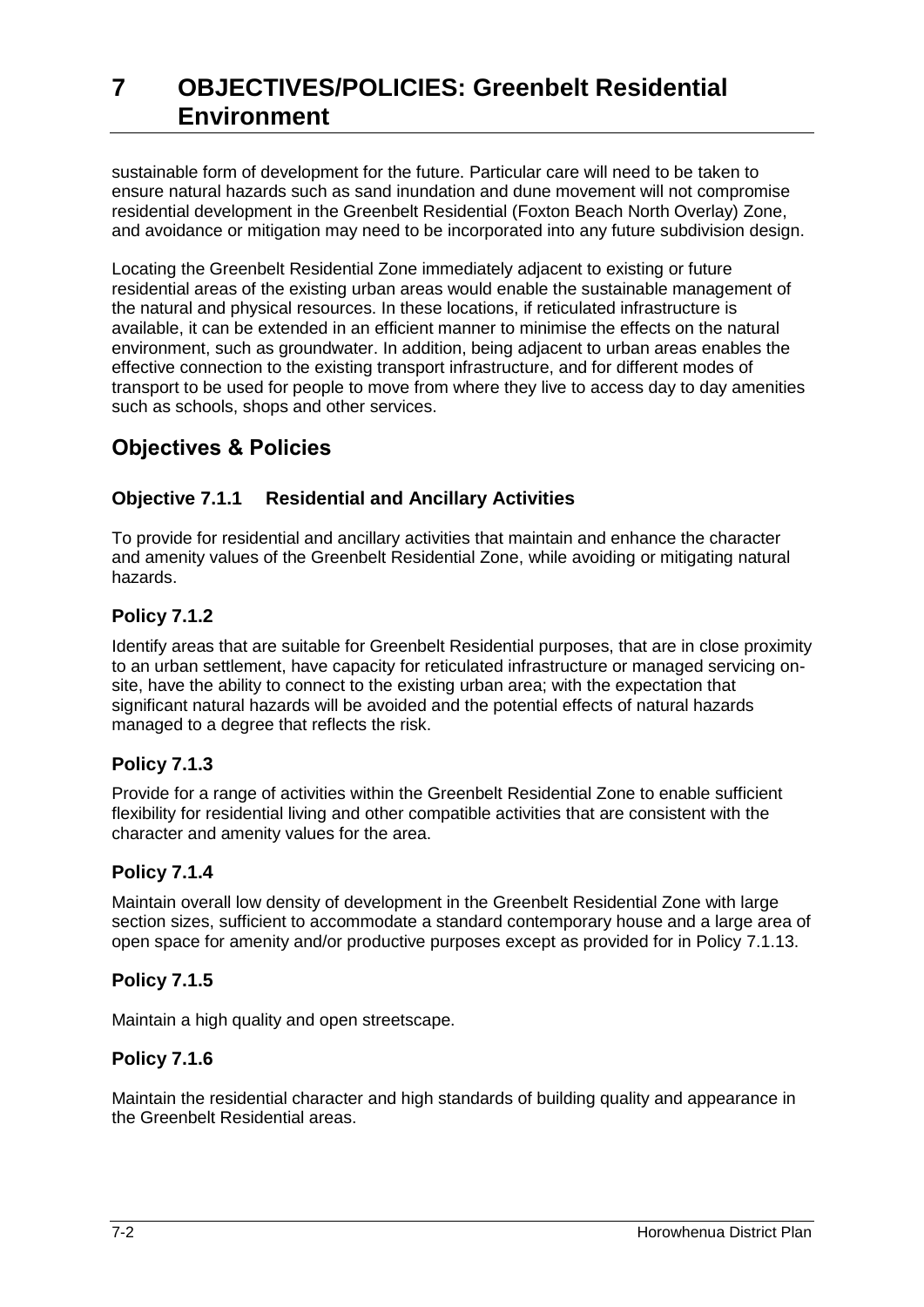### **Policy 7.1.7**

Maintain low overall building height with exceptions for necessary community facilities and utility services where such height would not adversely affect local environmental amenities.

#### **Policy 7.1.8**

Maximise opportunities for sunlight access to buildings and private areas of open space; and minimise shading of private open space and buildings caused by structures on adjacent sites.

#### **Policy 7.1.9**

Maximise opportunities for the creation of private outdoor spaces on greenbelt residential properties, to maintain and enhance amenity values.

#### **Policy 7.1.10**

Minimise the amount of signage present in the landscape of the Greenbelt Residential Zone, so as not to detract from the character or visual amenity of the area.

#### **Policy 7.1.11**

Maintain overall quiet daytime and night-time noise conditions in the Greenbelt Residential Zone with few extraordinary loud noise events and minimal noise nuisance to residents.

#### **Policy 7.1.12**

Ensure that subdivided sections have sufficient area, shape, and access suitable to maintain the character, scale and intensity of development in the Greenbelt Residential Zone, including recognising the different servicing capacity in different locations.

#### **Policy 7.1.13**

Provide for subdivision within the Greenbelt Residential (Foxton Beach North Overlay) Zone in a manner that:

- ensures that subdivided sections have sufficient area shape, and access suitable to maintain the character, scale, and intensity of development in the Greenbelt Residential (Foxton Beach North Overlay) Zone and shall be generally in accordance with the Foxton Beach North Overlay Design Guide contained in Schedule 14;
- enables the number and sizes of residential sections created by subdivision to be varied in response to the amount of open space retained within the development, on the basis that more open space supports a higher number of smaller sections; and
- identifies, through a site-specific assessment undertaken by a suitably qualified and experienced geomorphological expert, any significant hazard to the sections that may arise from sand inundation and/or dune movement inside or outside the Greenbelt Residential (Foxton Beach North Overlay) Zone, and avoids or mitigates that hazard and its effects. Avoidance or mitigation may include on-site and/or off-site measures;
- ensures roading networks for each stage of development are designed to be sufficient for roading and network utility demands of the ultimate development of the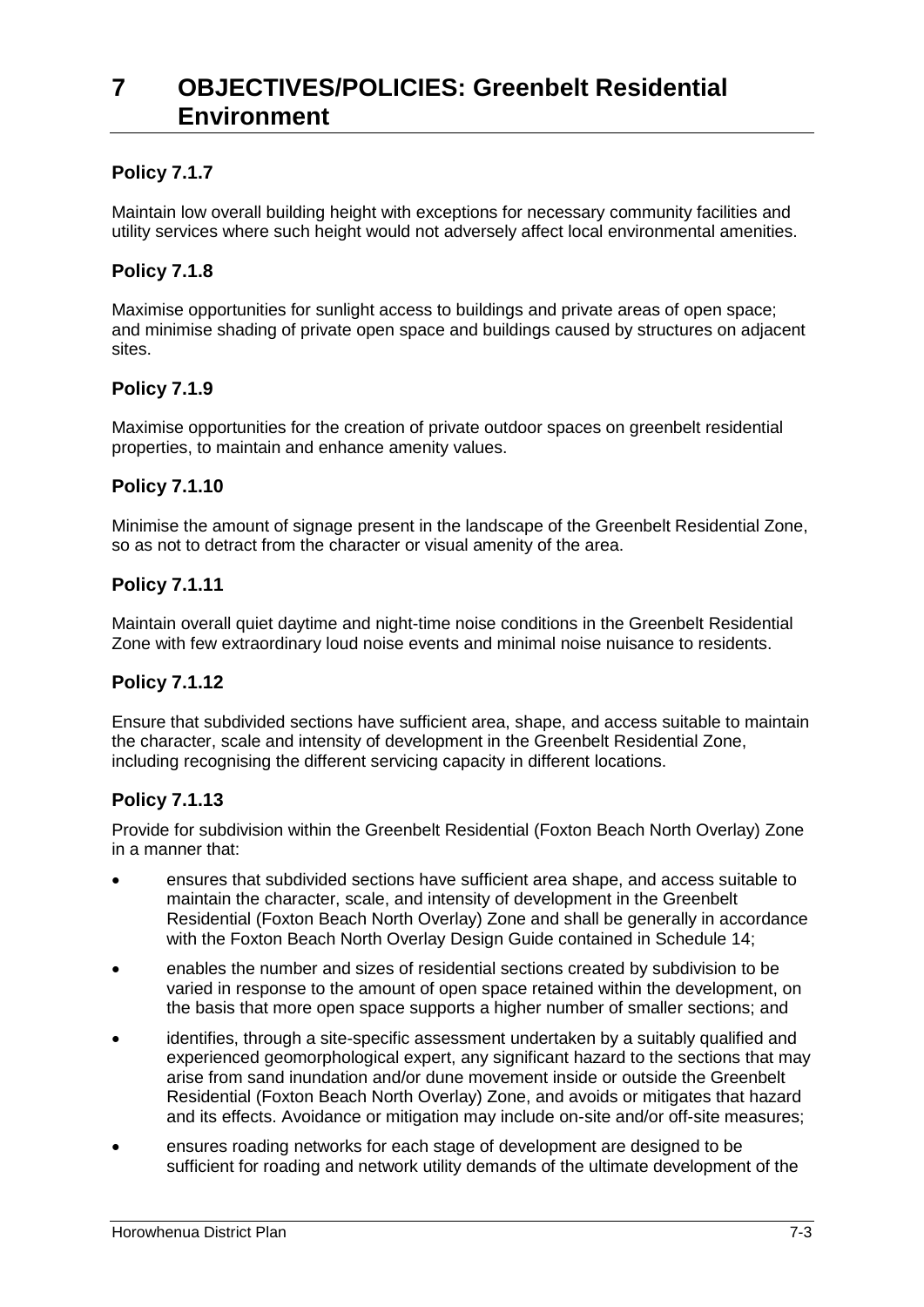site and to provide linkages to adjoining areas of development in a manner that is consistent with the roading hierarchy set out in the Plan.

#### **Policy 7.1.14**

Maintain residential environments that are safe from traffic hazards and have a high quality of streetscape amenity including managing the location and design of street lighting to a level appropriate for the Greenbelt Residential Zone.

#### **Policy 7.1.15**

Ensure that all activities involving delivery and collection of wastes and goods and materials are provided with easily-accessible spaces for vehicle loading and unloading clear of conflict with pedestrian and vehicle users of public roads.

#### **Policy 7.1.16**

Ensure that any storage of goods, materials, or waste products is contained within individual sites; is maintained in a tidy manner without causing litter to spill beyond the site; and without detracting from the visual amenities of the environment.

#### **Policy 7.1.17**

Where no reticulated servicing is available, ensure that all activities within the Greenbelt Residential Zone dispose of wastes in a manner that avoids, remedies or mitigates adverse effects.

#### **Policy 7.1.18**

Require any activity which does not comply with minimum environmental standards to be considered as an application for resource consent in terms of the policies and criteria of this plan and the effects on the environment.

#### **Policy 7.1.19**

Ensure that subdivided sections in the Greenbelt Residential Waitarere Rise overlay have sufficient area, shape, and access suitable to maintain the character, scale, intensity, and amenity of the Waitarere Rise subdivision development, including recognising that the original subdivision predated the introduction of the Greenbelt Residential zone and that the development is serviced by a reticulated pressurised grey water system.

#### **Explanation and Principal Reasons**

The Plan acknowledges that the Greenbelt Residential Zone provides an area for people to reside, as well as other ancillary activities which are compatible with this residential character and amenity. The Plan intends to enable the establishment and operation of activities and will specify minimum standards for their establishment and operation. However, other activities, such as intensive farming and industrial activities may be incompatible with the character and amenity values of this Zone. The policies clearly identify the environmental qualities and amenities that are to be maintained and enhanced.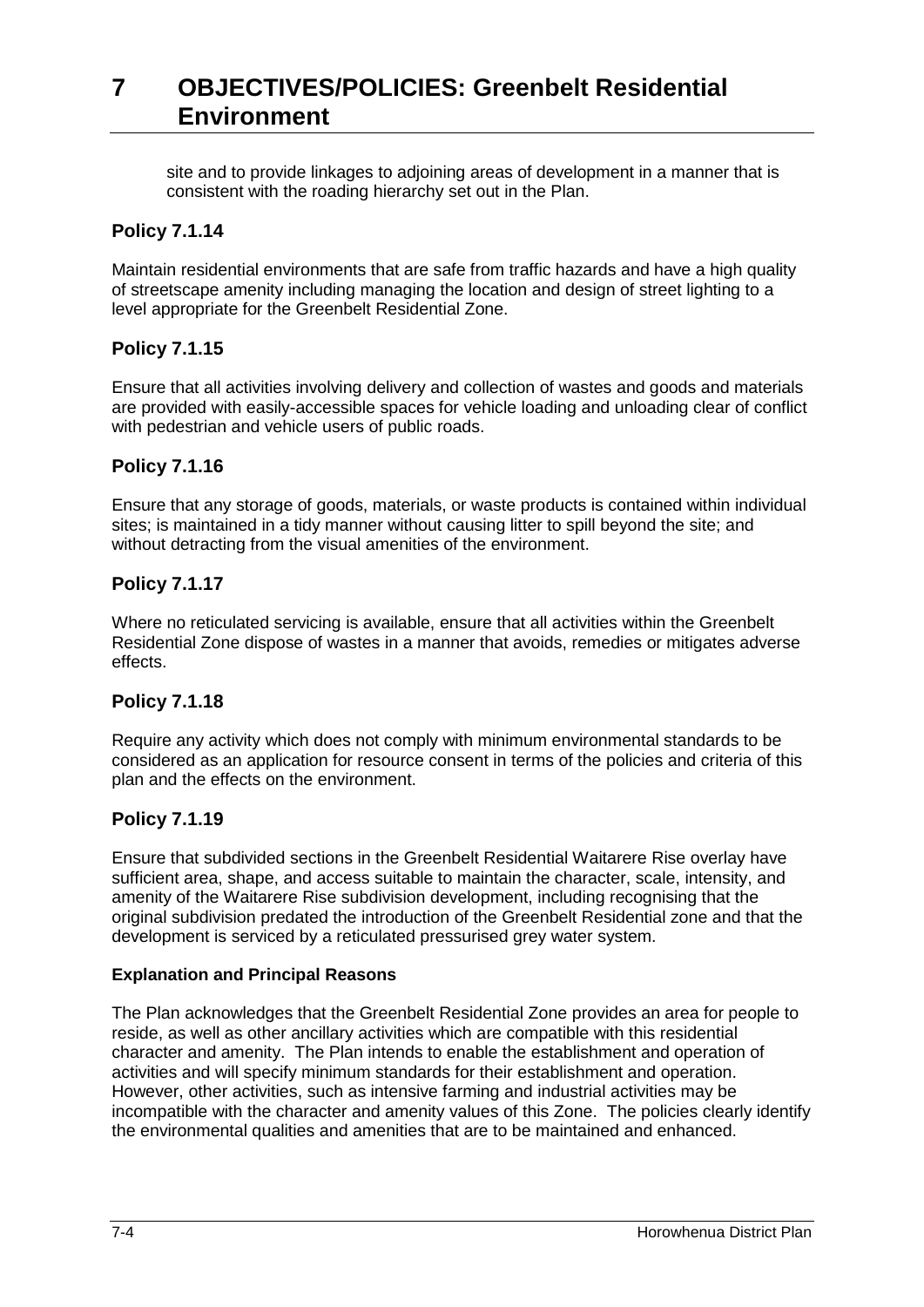In addressing subdivision, the Waitarere Rise overlay area is recognised as having unique characteristics which warrants a specific policy relevant to its management in addition to all other policies applicable to other Greenbelt Residential areas. The area within the Waitarere Rise overlay was approved for subdivision and partially developed prior to the introduction of the Greenbelt Residential zone to the District Plan. The original design of the Waitarere Rise development contemplated limited further subdivision of the larger lots through imposing private covenants requiring compliance with a minimum shape factor. This shape factor is considerably greater than that in other Greenbelt zones due to the coastal lifestyle character that forms an integral part of the Waitarere Rise development and is sought to be maintained. The Waitarere Rise development was designed as a rural/residential lifestyle development without access to a Council reticulated water supply. Effluent disposal for this development is by a reticulated pressurised grey water system. The development including the existing wastewater system and roading network, have been designed for a limited level of additional subdivision before infrastructure upgrades are necessary. Specific recognition of these factors through the subdivision process is necessary to maintain the character, scale, intensity, and amenity of the development. The specific minimum lot size for the Waitarere Rise overlay reflects the characteristics and historical consented development of this area, and is independent of the provision of reticulated water supply.

The Plan recognises that the Greenbelt Residential (Foxton Beach North Overlay) Zone has specific characteristics such as its relationship with the coastal environment, the natural dune forms within the site, the influence of coastal processes, and the more rural and natural surroundings that enable a different residential environment to be created compared with the wider Greenbelt Residential Zone. Subject to an appropriate response to natural hazards and/or their effects, this area is suitable for a style of development such as clustering of smaller allotments and providing for shared (rather than individually owned) open space that emphasises and retains significant areas of open space and controls disturbance of existing landform features. The Greenbelt Residential (Foxton Beach North Overlay) Zone has, like the remainder of the Greenbelt Zone, a direct connection to an existing settlement which creates opportunities for urban connectivity and efficient servicing with roads and other infrastructure.

While the Greenbelt Residential (Foxton Beach North Overlay) Zone provides opportunities for residing in a different residential environment, it is important that natural hazards are avoided or carefully managed. Any application for subdivision consent in this Zone will need to assess the potential for sand inundation and dune movement on to or within the Foxton Beach North Overlay area and, if necessary, identify any subsequent avoidance or mitigation measures. Careful consideration should also be given to management of public access to and through the coastal reserve to the west of the area, where ad hoc establishment of pathways through the dune field may destabilise dunes.

## **Methods for Issue 7.1 & Objective 7.1.1**

#### **Plan Rules**

- Plan maps will define the geographic extent of the Greenbelt Residential Zone including those based on the areas identified in the Horowhenua Development Plan.
- Rules will identify permitted land uses with the Greenbelt Residential Zone.
- Rules will specify minimum standards for the effects or amenities discussed in the policies above.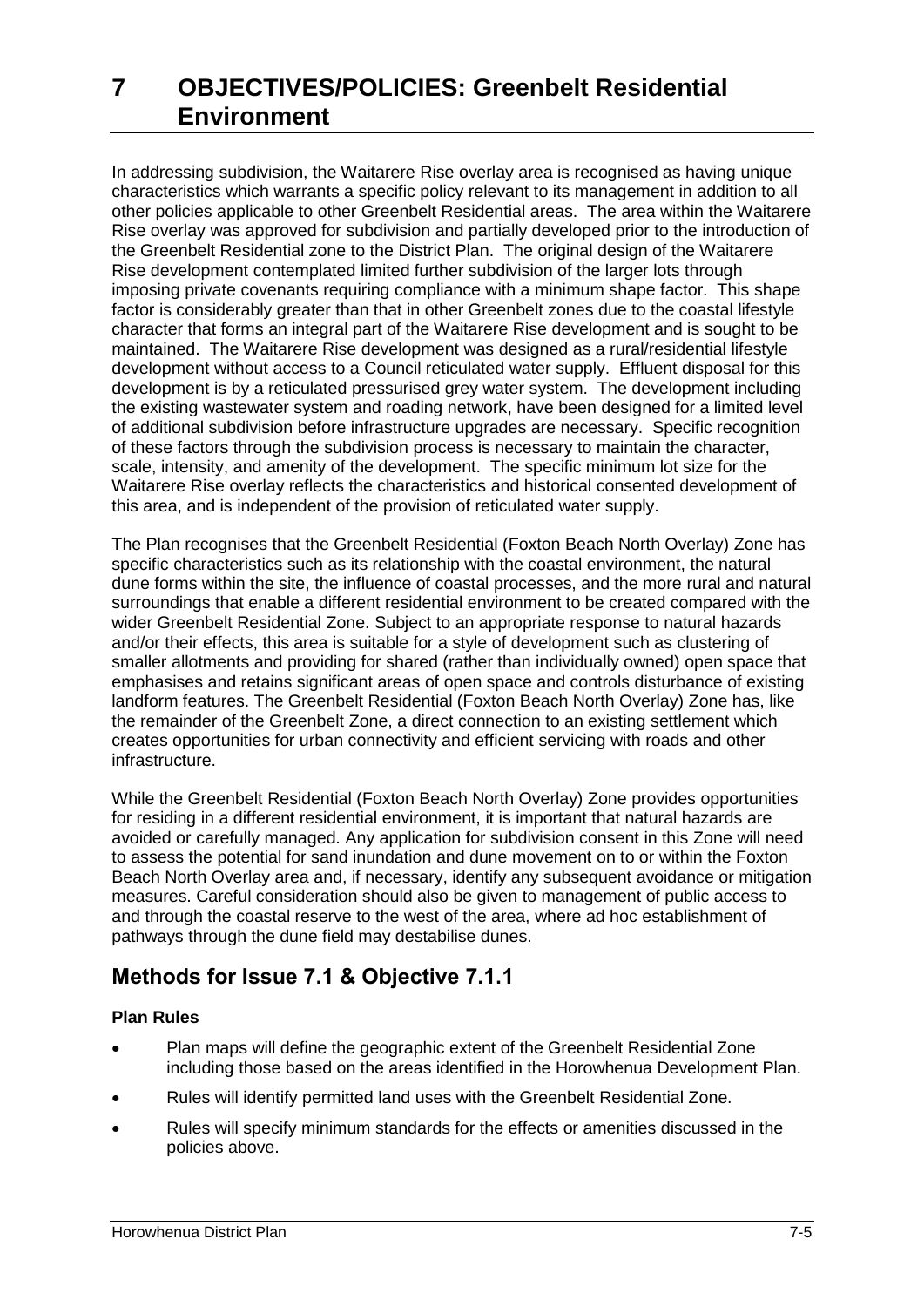- Any activity or proposal which is not a permitted activity or does not comply with stated standards will be considered pursuant to an application for resource consent.
- Land use consents will be assessed in terms of their effects and the policies outlined above.
- In assessing resource consent applications the Council will have regard to relevant industry codes of practice/guidelines.
- Council will encourage land users to use Codes of Practice and other good practice guidelines.

*Standards expressed as Plan rules are considered to be the most appropriate and effective method of maintaining minimum standards for the matters over which the Council has jurisdiction; Rules provide certainty for resource users and for neighbours which is important for community understanding of what environmental quality is expected.*

#### **Other Statutory Plans**

 The Horizons Regional Council will control discharge to air, land and water under the provisions of its regional plans.

#### **Annual Plan**

 Council will continue to maintain and develop public infrastructure services, recovering costs from users as appropriate over time.

*Council is operator of most public infrastructure services.*

### **Issue 7.2 RECOGNISING AND MITIGATING REVERSE SENSITIVITY**

The recognition of reverse sensitivity effects between activities within the Greenbelt Residential Zone, and at the interface with the rural and urban areas.

#### **ISSUE DISCUSSION**

Within a rural district such as the Horowhenua there is a risk of urban areas encroaching on the viability of land based production activities due to the incompatible nature of resident's urban environment expectations relative to the working needs of rural activities. These incompatibilities tend to occur at the edges of urban areas where they interface with the rural context.

Reverse sensitivity can occur from the sensitivity of urban residents to, for example, odour, air quality, noise, pet roaming, and building scale.

The Greenbelt Residential Zone provides an opportunity to moderate the level of incompatibility between urban and rural land uses by introducing a larger lot density (and so more space for dispersing the rural effects), fewer resident people (so less potential for sensitivity), greater tolerance (given people's aspirations to live in the greenbelts close to rural areas), more opportunity to provide for careful planning and design of development in a greenbelt zone (in terms of the location of houses relative to the rural areas), and greater certainty for rural operators to know where the residential areas are located (compared to a more random distribution of lifestyle blocks).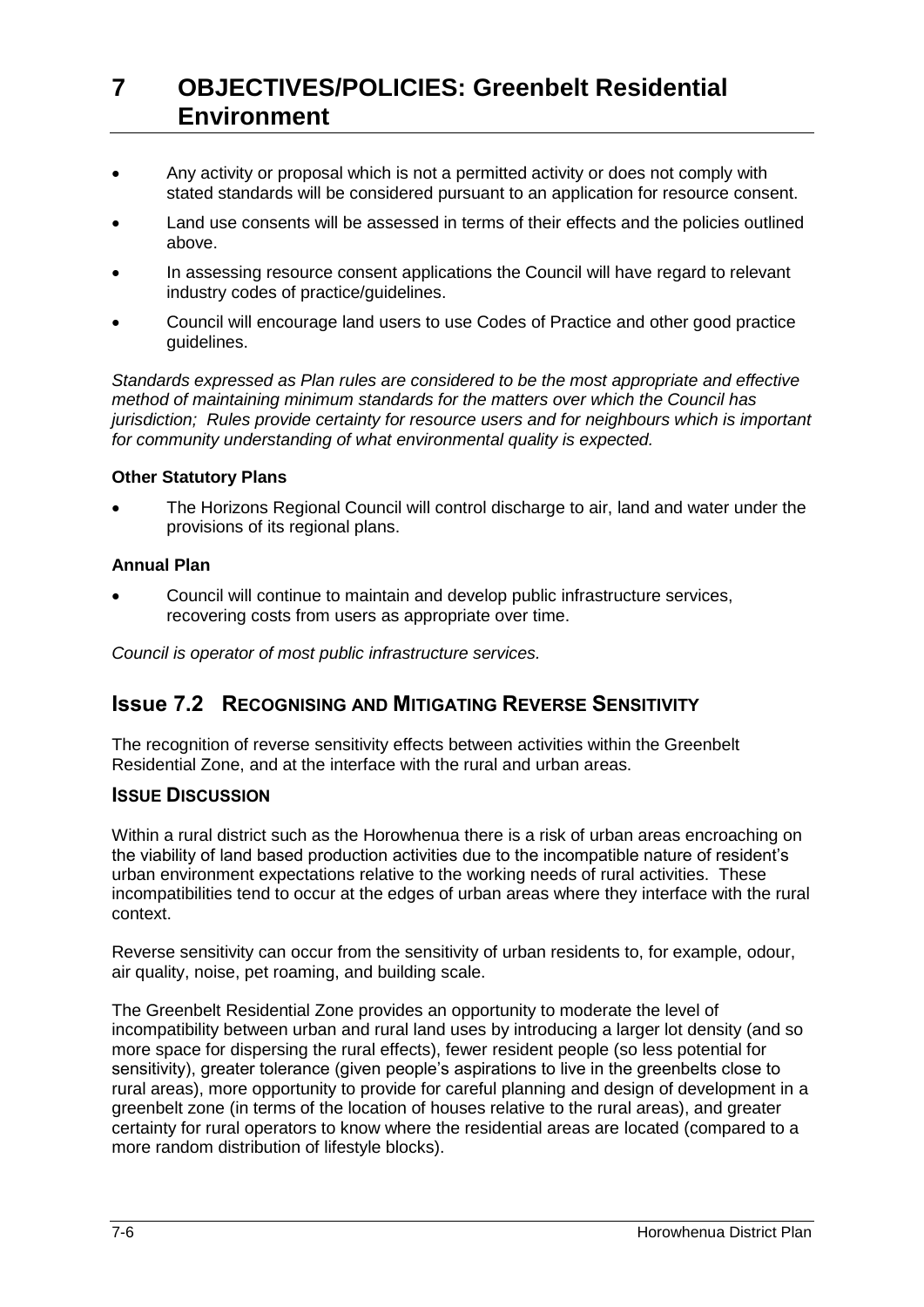In the same way that compatibility with the rural areas needs to be considered, the compatibility of land uses within the Greenbelt Residential Zones must also be recognised and provided for to ensure that more intensive land base production activities (for example poultry or pig farming) are not established where those effects could not be avoided or mitigated within the zone.

## **Objective 7.2.1 Recognising and Mitigating Reverse Sensitivity**

To provide for compatible land use activities in the Greenbelt Residential Zone, and avoid or mitigate the adverse effects of activities within the Zone and at the urban and rural zone interfaces.

### **Policy 7.2.2**

Provide for land uses in the Greenbelt Residential Zone that have similar amenity expectations, and are managed through environmental standards and resource consent conditions as necessary to avoid, remedy or mitigate the adverse effects.

### **Policy 7.2.3**

Provide buffers or other interface measures at the immediate interface between Rural and Greenbelt Residential Zones to mitigate the adverse effects of primary production on permitted, or otherwise lawfully established, activities in the Rural Zone on residential activities in the Greenbelt Residential Zone.

#### **Policy 7.2.4**

Provide buffers or other interface measures on primary production and other activities, including residential activities, in the Greenbelt Residential Zone that may have adverse effects on adjacent activities, such as reverse sensitivity effects on infrastructure.

#### **Explanation and Principal Reasons**

Providing for a wide range of activities within the zone increases the potential for conflict between activities. Similarly, there is also potential for inter-zone conflict between activities on adjoining zones. Where conflict occurs, it is usually at the boundary between activities.

These policies seek to ensure the ongoing efficient and effective function of activities in the Rural Zone, as well as maintaining the amenity values in the adjoining urban environments. Minimising reverse sensitivity effects both within the Greenbelt Residential Zone and at its boundaries with other zones, will ensure the respective amenity values of the adjoining areas are not compromised. These policies will require controls on siting of sensitive activities, such as dwellings, to avoid or mitigate the potential for reverse sensitivity effects. Conversely, the policies manage activities which may create significant adverse external effects to avoid future conflicts. Setback distances for activities from boundaries are an important method in implementing these policies.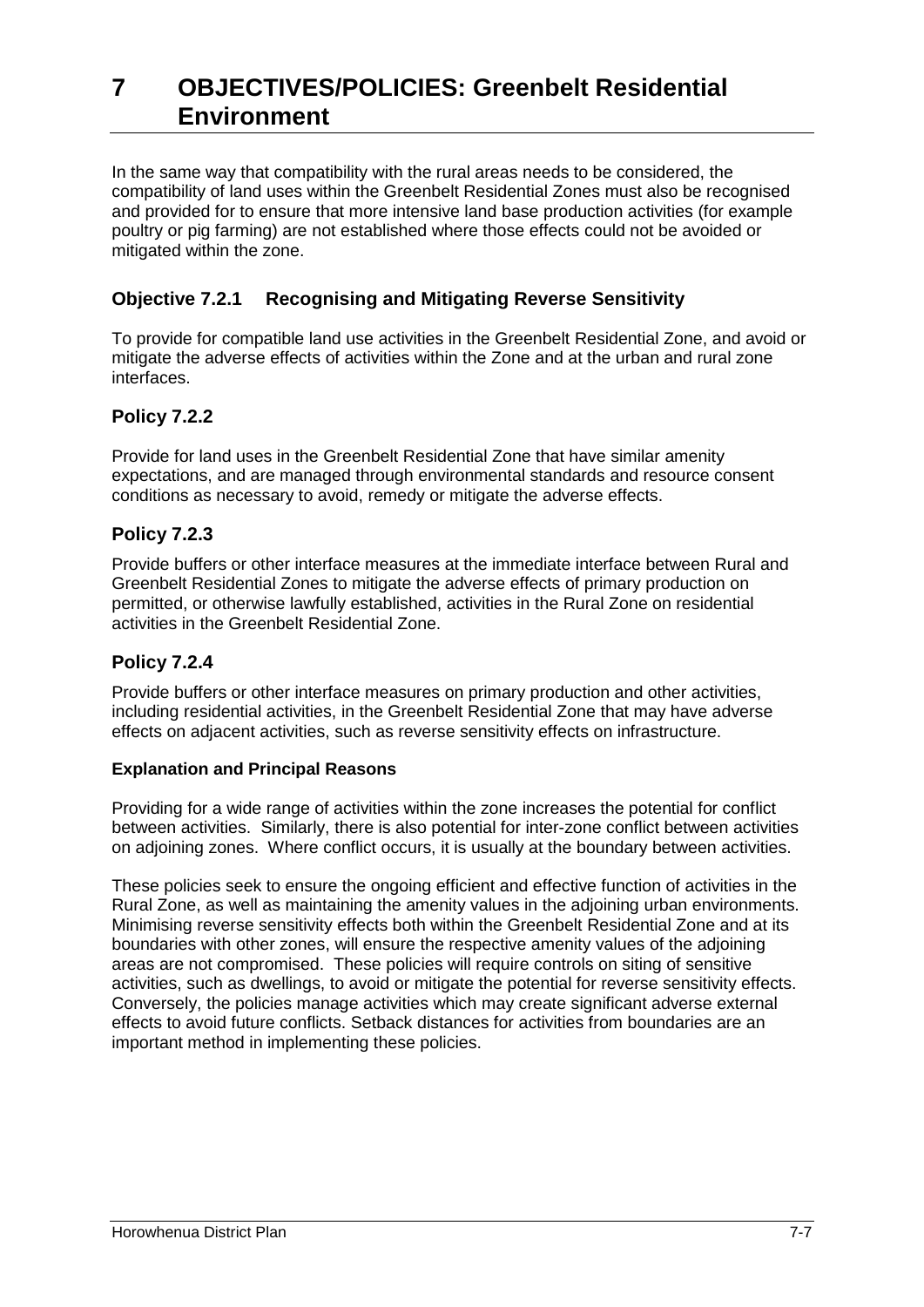## **Methods for Issue 7.2 & Objective 7.2.1**

#### **Plan Rules**

- Rules on those activities within the Greenbelt Residential Zone that could conflict with the amenity values of residential activity, or efficient functioning of the adjoining Rural Zone.
- Any activity or proposal which is not a permitted activity or does not comply with stated standards will be considered pursuant to an application for resource consent.
- Land use consents will be assessed in terms of their effects and the policies outlined above.
- In assessing resource consent applications the Council will have regard to relevant industry codes of practice/guidelines.
- Council will encourage land users to use Codes of Practice and other good practice guidelines.

*Standards expressed as Plan rules are considered to be the most appropriate and effective method of maintaining minimum standards for the matters over which the Council has jurisdiction; Rules provide certainty for resource users and for neighbours which is important for community understanding of what environmental quality is expected.*

#### **Other Statutory Plans**

 The Manawatu-Wanganui Regional Council will control discharge to air, land and water under the provisions of its regional plans.

## **Issue 7.3 EFFECTS OF SUBDIVISION AND SUBSEQUENT LAND USE AND DEVELOPMENT**

The pattern of subdivision and development and nature of access and servicing could compromise the efficient use of land and infrastructure.

### **ISSUE DISCUSSION**

The Greenbelt Residential Zone indicates an area of land that is generally suitable for low density rural-residential development. Care is required in the design and layout of the Greenbelt Residential areas to ensure the land and infrastructure is developed and used in an efficient manner. In addition, residents in the Greenbelt Residential Zone value the special opportunities and qualities of these locations, in that it is provides an environment in which they reside as well as satisfying the demand of some residents to be able to undertake small scale ancillary activities. Some of the particular qualities that are important to these areas and are important in managing the pattern of subdivision and development include:

 The level of accessibility and connections by walking and cycle paths to urban areas and within the zone are important for the distance and time of trips required to access urban services and amenities – long trips (due to lack of connections or distance of zone from an urban area) means less accessibility, reliance on motor vehicles and more impact on road infrastructure. Short trips enable people to walk, cycle or use cars less for day to day needs saving time and cost for residents and increasing accessibility to all including those without access to a vehicle (such as children).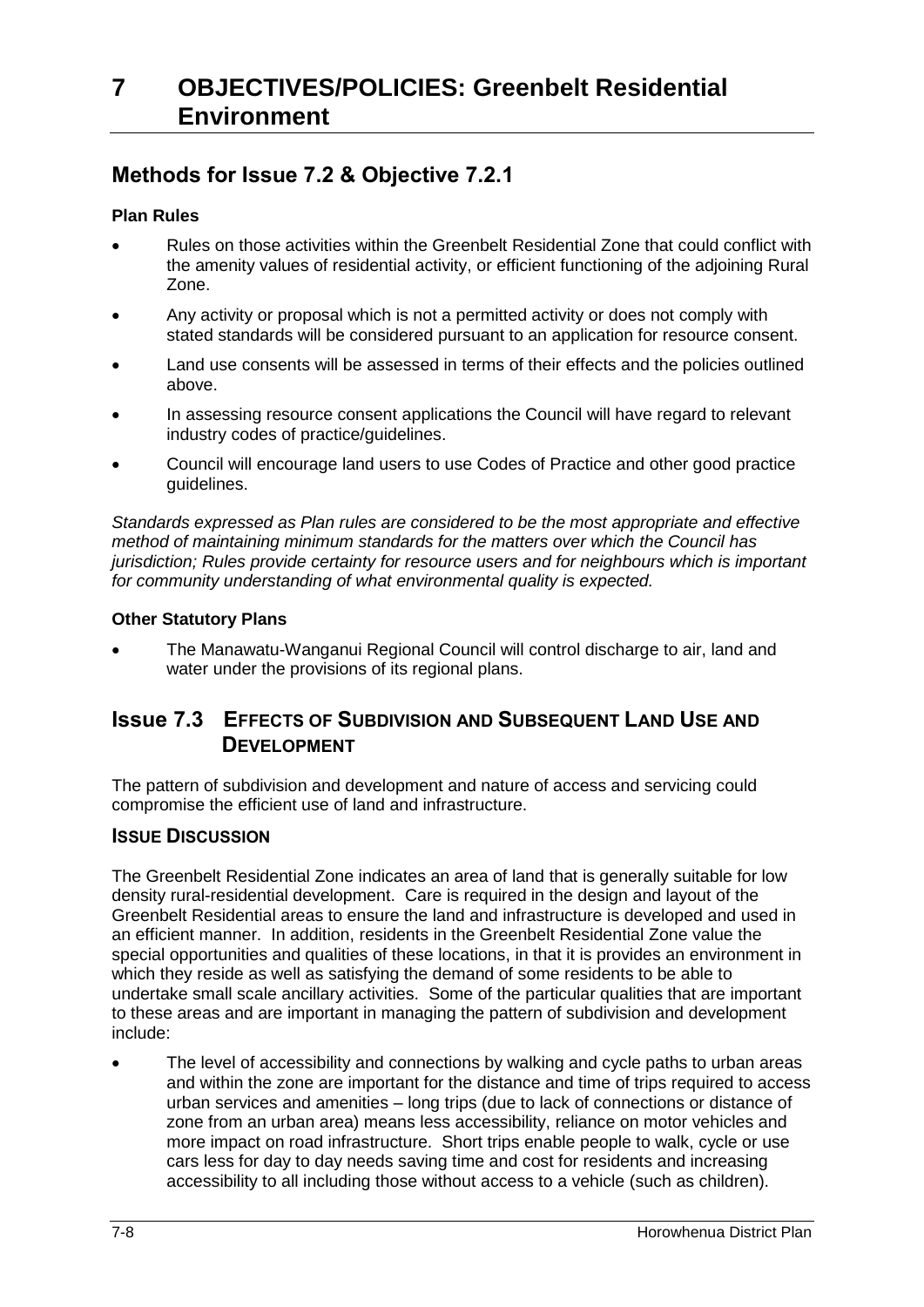- The level of public space provision and linked reserve or public accessible open space is important to establish and maintain a network for recreation or movement at the edges to urban areas – no connected recreational networks means people will drive to walk/cycle for recreation, and the opportunity to provide for alternatives to roads as a way to connect to urban centres is missed. Connected networks of open space within the zone mean that the 'townbelt' concept can start to form, recreational needs are provided close to each neighbourhood, people have alternative routes for walking or cycling to and from destinations, and the 'greenbelt' concept gains some public support for retention as a public asset and so prevents urban areas from sprawling further into rural land.
- The level of planning for infrastructure provisions is important to enable efficient servicing of the zone - no planning means services are circuitous, more expensive and less efficient to maintain and less flexible to accommodate change. A planned network of services enables the costs to be known in advance and apportioned fairly to the user, for the most efficient placement and at the least cost, as well as providing best for future change. This applies to both Council-provided infrastructure as well as privately funded infrastructure.
- The nature of development design is important to ensure that it reflects the low density residential environment for the Greenbelt Residential Zone. No design, or poor design, means there will be a tendency for each subdivider to do their own unconnected and individual development. Appropriate development design means a hierarchy of roads which are generally low speed lanes that connect to one another, tree lined lanes and roads with stormwater management that enhance the 'greenness' and ecological performance, and separation of walking and cycle paths from vehicular traffic, houses which are situated in clusters or groups to enable the larger open areas to have a 'shared' visual amenity, publicly accessible walking paths, and the use of appropriate fence, hedges and lighting to define boundaries and street frontages.

### **Objective 7.3.1 Effects of Subdivision and Subsequent Land Use and Development**

To ensure areas within the Greenbelt Residential Zone are developed in an efficient and sustainable development pattern responding to the natural and physical resources of the area.

### **Policy 7.3.2**

Manage the form and pattern of development and subdivision within the Greenbelt Residential Zone on a comprehensive basis to ensure a structured and integrated pattern of development, which recognise the environmental qualities and physical resources of the land are fully identified and sustainably managed.

### **Policy 7.3.3**

The form and pattern of development and subdivision seeks to:

 Ensure the location, density and orientation of developable areas are compatible with the character and amenity values of the location; including implementing any design guide contained within a Schedule to this Plan;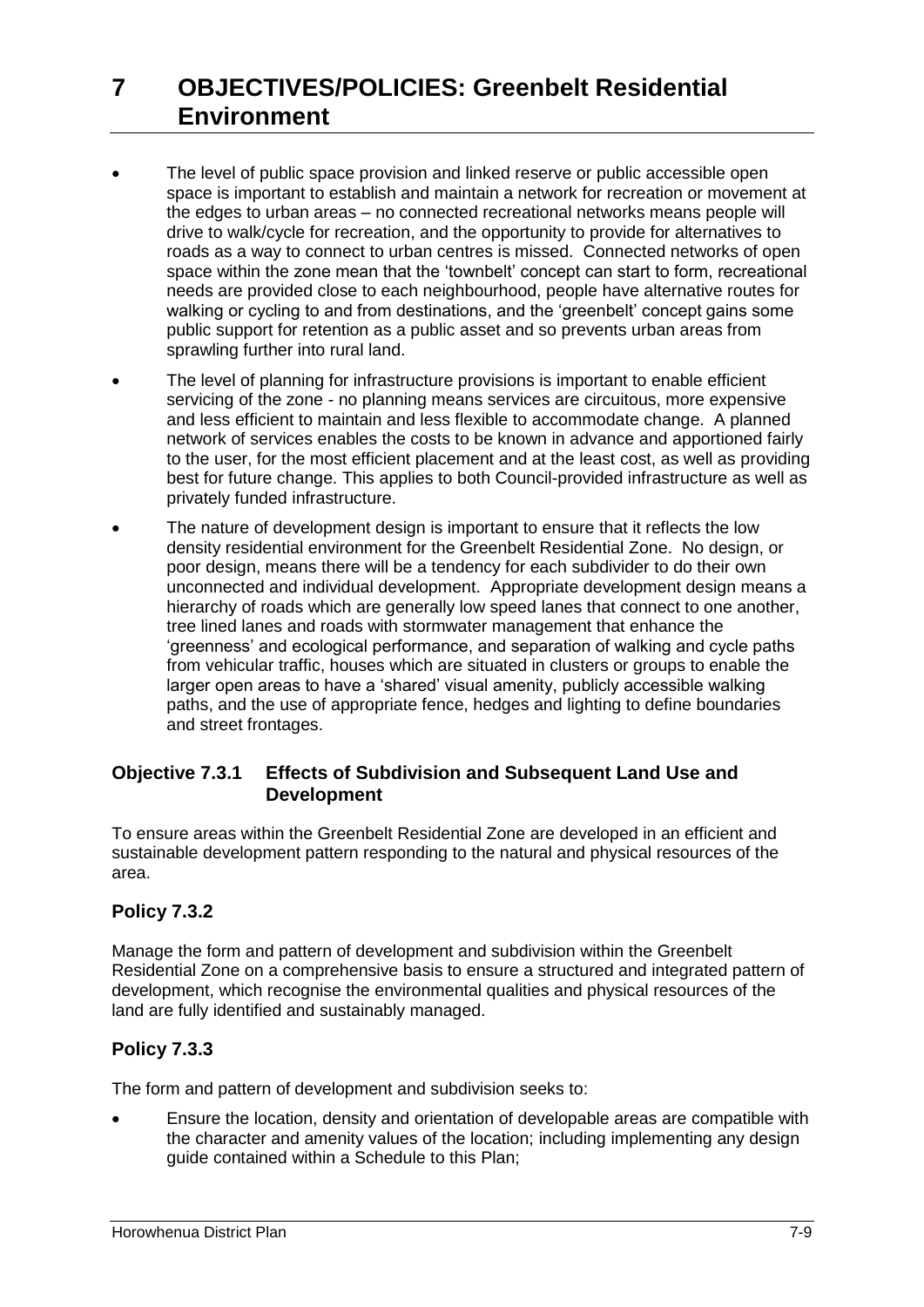- In reticulated areas, ensure the coordinated and integrated provision of infrastructure; and in unreticulated areas, ensure either the sustainable on-site provision of water supply, wastewater disposal and stormwater management or, where appropriate, the provision of provision of private infrastructure;
- Ensure a connected transport infrastructure for different modes of transport;
- Provide a connected and accessible network of open space;
- Protect and enhance natural features, areas of ecological value and sites of historic heritage importance;
- Avoid or mitigate the risk of natural hazards through design or otherwise;
- Minimise amenity conflicts with adjoining land uses; and
- Provide opportunities for energy efficiency through road layout and lot orientation.

#### **Policy 7.3.4**

Manage subdivision and development to connect with the existing infrastructure and transportation network, according to the capacity limitations of that network and the potential requirements for upgrading its capacity.

### **Policy 7.3.5**

Ensure that staging of development in the Greenbelt Residential Zone is efficient, consistent with and supported by adequate infrastructure and that development is otherwise deferred until the required upgrading of infrastructure has occurred.

#### **Policy 7.3.6**

Manage subdivision, use and development to avoid, remedy or mitigate the adverse effects of these activities on the efficient and safe operation of infrastructure and network utilities, including the National Grid.

#### **Explanation and Principal Reasons**

The subdivision and development in the Greenbelt Residential Zone needs to be undertaken in an effective and efficient manner to ensure the sustainable management of natural and physical resources. The development process should occur in a planned and structured approach, taking into account the environmental qualities and features of the land, as well as the need to provide strong and efficient connections with the existing urban area.

New subdivision and development will be assessed to ensure they have access to existing water and wastewater systems, roads and reserves or that new infrastructure can be provided. Any additional demand from new activities on existing infrastructure, will be assessed to ensure the designed capacity of the system is not overloaded through servicing new users. If services need to be upgraded, the subdivider would be required to provide reasonable contribution to fund such improvements or extensions.

Furthermore, where significant upgrades or extensions to existing infrastructure are required prior to the area being developed, a deferred zoning will apply and remain until such time as infrastructure is sufficient. This deferred zoning method signals the long term use of the land while providing for its continued use by rural activities.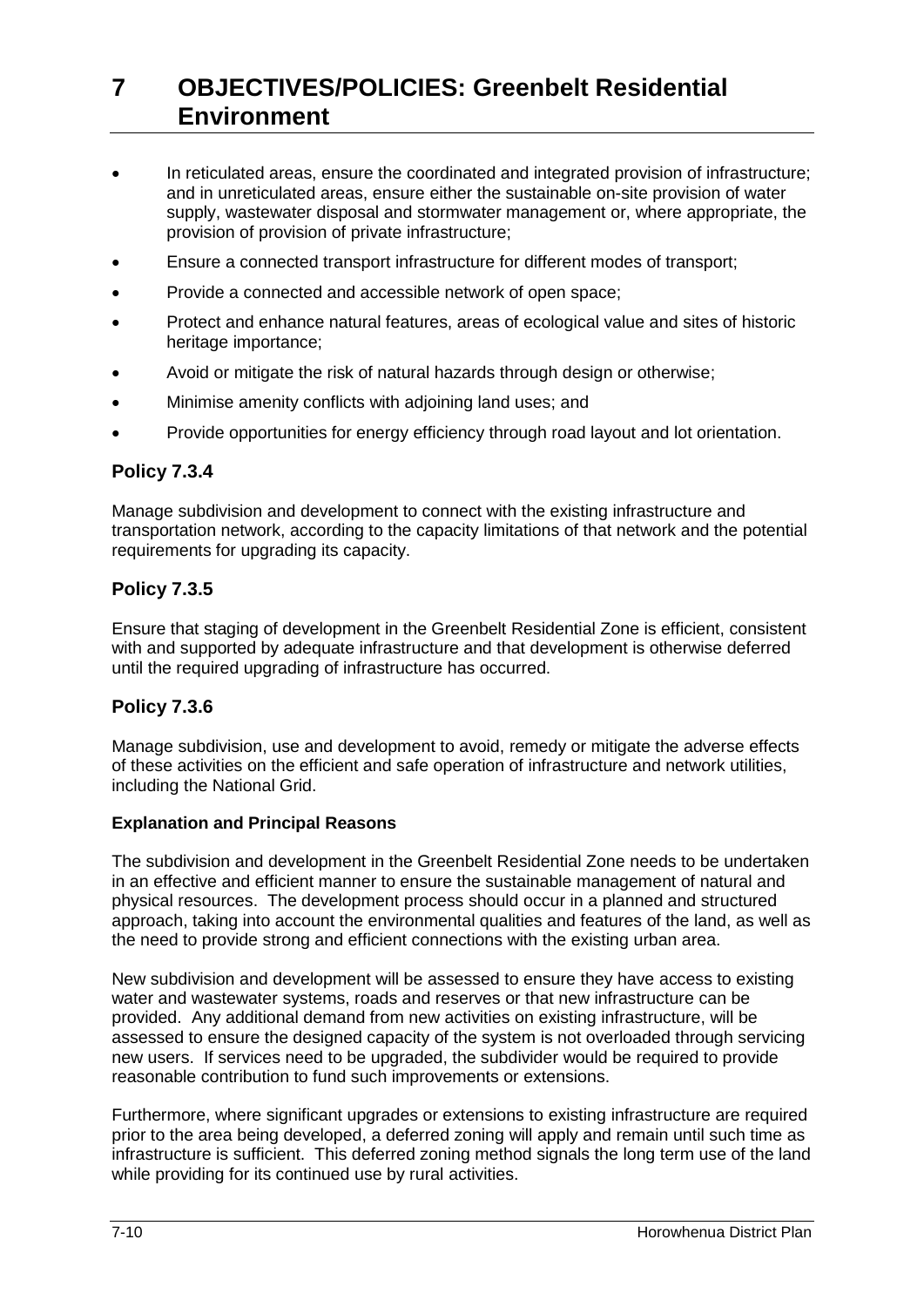In the case of Waitarere Rise, a comprehensive and integrated approach to the development has been taken. As for other Greenbelt Residential zoned areas (and consistent with these policies generally), if any services (including the grey water pumping stations) need to be upgraded to accommodate this additional level of development or if the scale and intensity of development proposed has the potential to lead to the need for such an upgrade, then the consent holder shall carry out the required work with the cost of such work offset against the development contribution paid in relation to that service to fund such onsite improvements, extensions or upgrades, provided such work has been included in the Council's Development Contribution Policy. The incremental subdivision of smaller lots would undermine the original subdivision development. To this end only limited further subdivision of the larger lots has been provided for within this development.

Network utilities are a significant physical resource as they contribute to the economic and social wellbeing of the Horowhenua, as well as at a national level. It is therefore important to protect them from the adverse effects of new development or activities, such as locating buildings close to power transmission lines. Where the activity and development is compatible with infrastructure and network utilities, these land uses are provided for.

## **Methods for Issue 7.3 & Objective 7.3.1**

### **Plan Rules**

- The Council will prepare Structure Plans to guide development in the Greenbelt Residential Zone. The Structure Plans will where appropriate identify the location of key movement routes, provision of infrastructure, and open space network and other obvious features (there may be other features not noted on Structure Plans that are important to consider and retain). Development within an area covered by a Structure Plan shall be in accordance with the Structure Plan.
- Assessment of environmental effects through the resource consent process for development and subdivision proposals.
- Proposed subdivisions and developments will be assessed in terms of Plan criteria (including Design Guideline) and standards for new services and road connections.
- Proposed new roads will be considered, subject to resource consent applications for subdivision, in terms of the accepted roading hierarchy.
- Plan rules will set minimum standards for connection to and extension of infrastructure services.
- Plan rules for the Greenbelt Residential Zone (Deferred) to manage subdivisions prior to a Structure Plan for an urban growth area being adopted.

*Standards expressed as Plan rules are considered to be the most appropriate and effective method of maintaining minimum standards for the matters over which the Council has jurisdiction; Rules provide certainty for resource users and for neighbours which is important for community understanding of what environmental quality is expected.*

#### **Other Statutory Plans**

 The Horizons Regional Council will control discharge to air, land and water under the provisions of its regional plans.